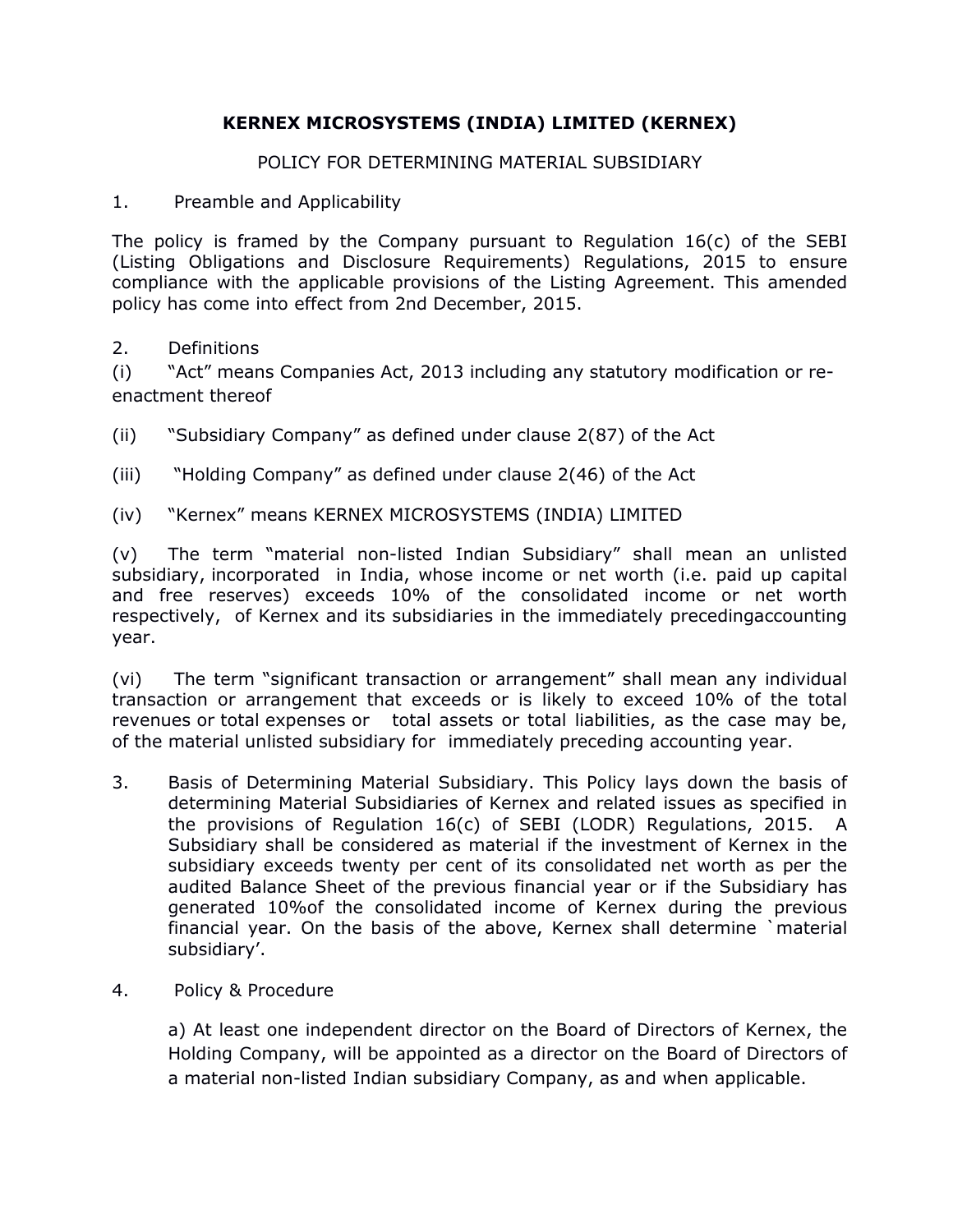b) Kernex will not dispose of shares in its material subsidiary which would reduce Kernex shareholding (either on its own or together withother subsidiaries) to less than 50% or cease the exercise of control over the subsidiary without passing a special resolution in its General Meeting (except in cases where such divestment is made under a Scheme of Arrangement duly approved by a Court/ Tribunal).

c) Prior approval of the Shareholders of Kernex by way of a Special Resolution will be obtained for sale, disposal of and leasing of assets amounting to more than 10% of the material subsidiary on an aggregate basis during the financial year (exception being if the sale/ disposal/lease is made under a Scheme of Arrangement duly approved by a Court/ Tribunal).

d)Minutes of the meetings of the board of directors of the unlisted subsidiary shall be placed at the meeting of the Board of Directors of Kernex.

e) The management of Kernex should periodically bring to the attention of the Board of Directors of Kernex, a statement of all significant transactions and arrangements entered into by a material unlisted subsidiary company.

f) All the contracts/ arrangements entered with subsidiaries by Kernex will be referred to in the Board's report to the shareholders.

#### 5. Amendments to the Policy

The Board of Directors on its own and / or as per the recommendations of Audit Committee can amend this Policy, as and when deemed fit. Any or all provisions of this Policy would be subject to revision / amendment in accordance with the Rules, Regulations, Notifications, etc., on the subject as may be issued by relevant statutory authorities, from time to time.

In case of any amendment(s), clarification(s), circular(s) etc. issued by the relevant 3 authorities, not being consistent with the provisions laid down under this Policy, then such amendment(s), clarification(s), circular(s) etc. shall prevail upon the provisions hereunder and this Policy shall stand amended accordingly from the effective date as laid down under such amendment(s), clarification(s), circular(s) etc.

#### 6. Interpretation

Any words used in this policy but not defined herein shall have the same meaning ascribed to it in the Companies Act, 2013 or Rules made there under, SEBI Act or Rules and Regulations made there under, Listing Agreement or any other relevant legislation / law applicable to the Company.